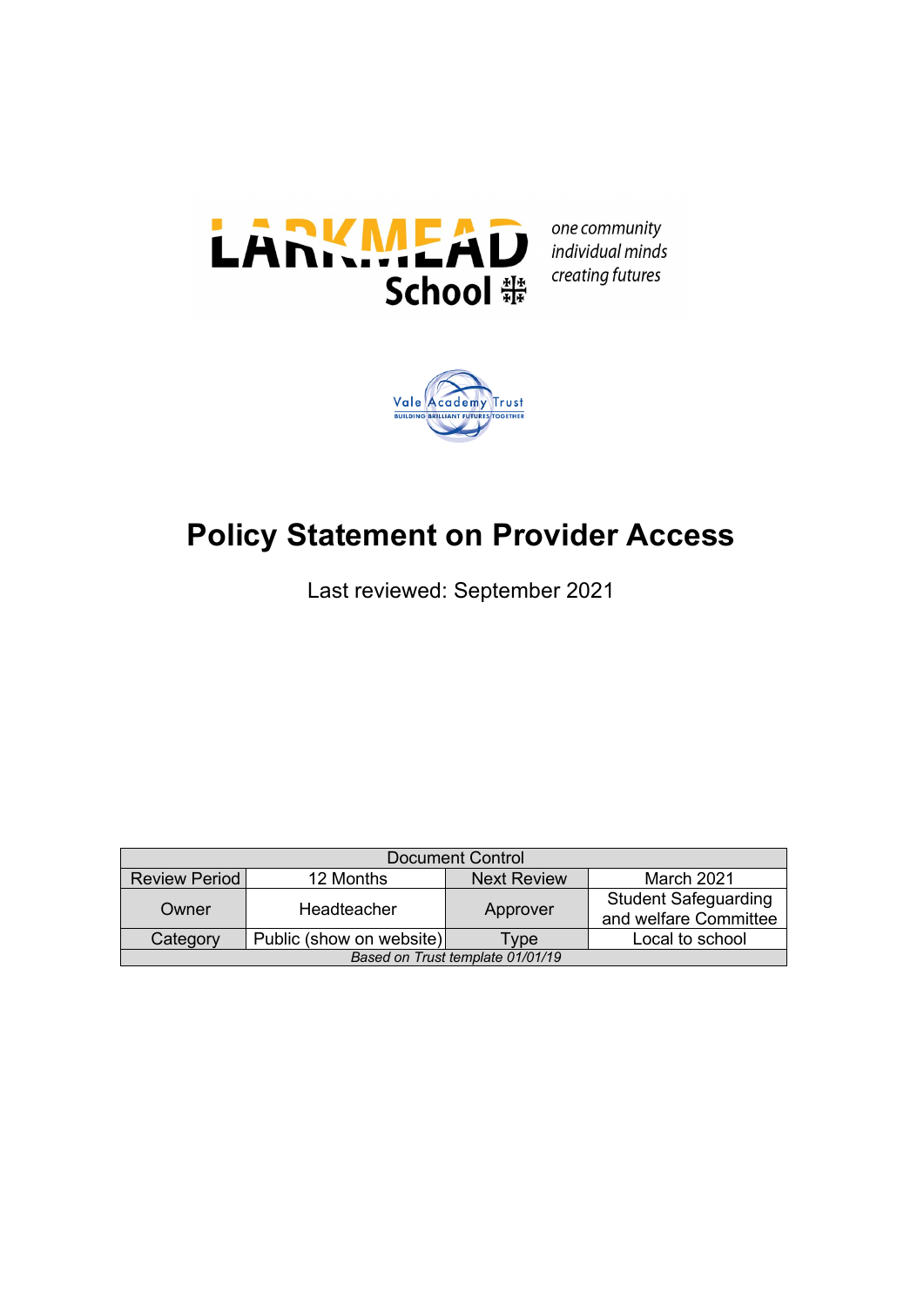## **Policy statement on provider access**

## *Larkmead School:* **Provider Access**

### **Policy Introduction**

This policy statement sets out the school's arrangements for managing the access of providers to pupils at the school for the purpose of giving them information about the provider's education or training offer. This complies with the school's legal obligations under Section 42B of the Education Act 1997, and is in accordance with the DfE's Careers guidance and access for education and training providers.

#### **Pupil entitlement**

All pupils in years 8-13 are entitled:

- to find out about technical education qualifications and apprenticeships opportunities, as part of a careers programme which provides information on the full range of education and training options available at each transition point;
- to hear from a range of local providers about the opportunities they offer, including technical education and apprenticeships – through options events, assemblies and group discussions and taster events;
- to understand how to make applications for the full range of academic and technical courses.

#### **Management of provider access requests**

#### **Procedure**

A provider wishing to request access should contact the school's career leader: *Claire Christiansen – Careers Lead Telephone: 01235 520 141 Email: cchristiansen@larkmead.vale-academy.org*

#### **Opportunities for access**

A number of events, integrated into the school careers programme, will offer providers an opportunity to come into school to speak to pupils and/or their parents/carers:

|        | <b>Autumn Term</b>                                                                                        | <b>Spring Term</b>                                                                                | <b>Summer Term</b>                                                           |
|--------|-----------------------------------------------------------------------------------------------------------|---------------------------------------------------------------------------------------------------|------------------------------------------------------------------------------|
| Year 8 | <b>Careers Fair</b><br>PDC- assembly and<br>tutor group<br>opportunities<br>Drop in, pop up info<br>stand | PDC- assembly and tutor<br>group opportunities<br>Drop in, pop up info stand<br>KS4 options event | PDC- assembly and tutor<br>group opportunities<br>Drop in, pop up info stand |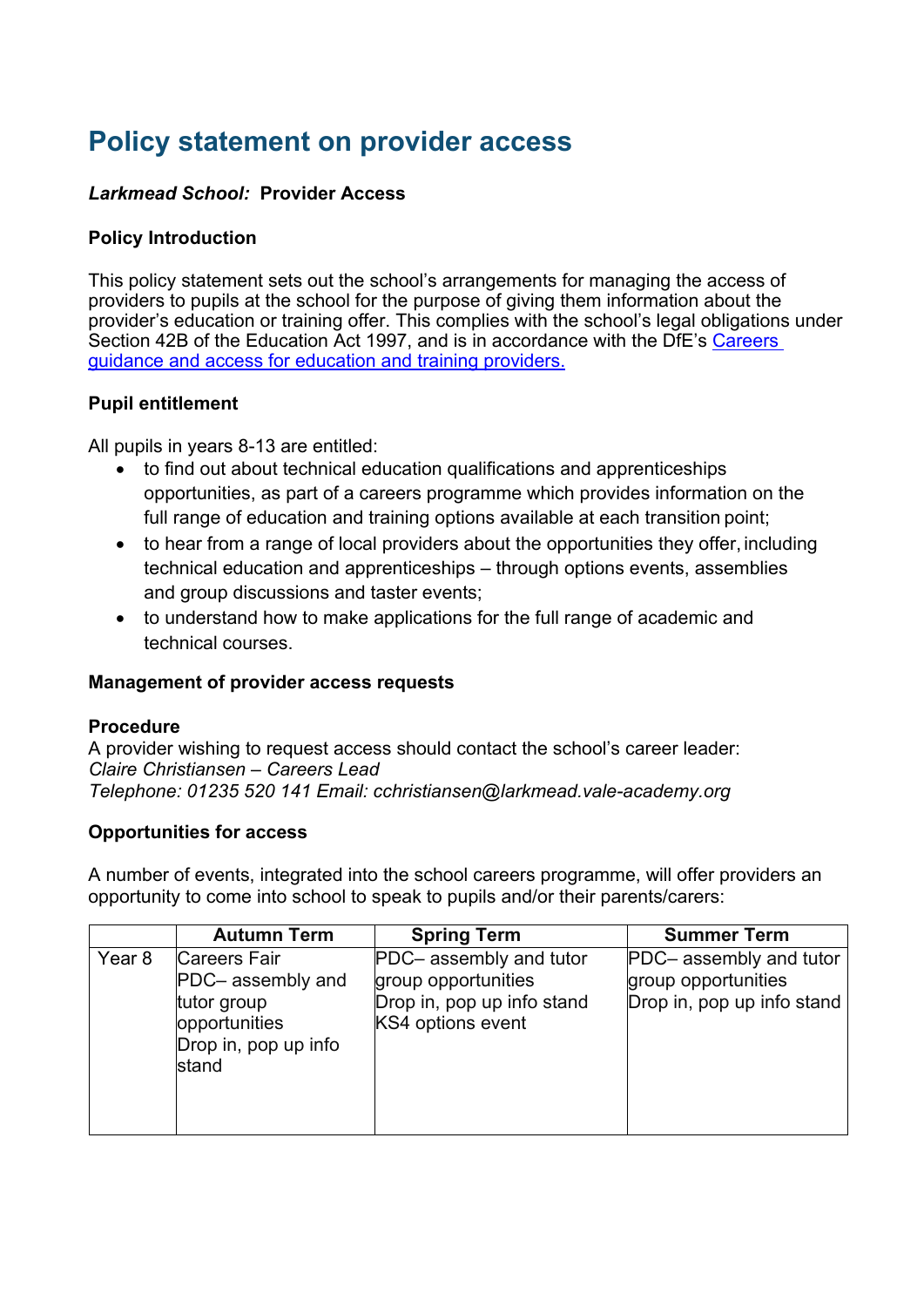| Year 9  | <b>Careers Fair</b><br>PDC-assembly and<br>tutor group<br>opportunities<br>Drop in sessions, pop<br>up info stand, industry<br>talks                                                                                               | PDC-assembly and tutor<br>group opportunities<br>Drop in sessions, pop up info<br>stand, industry talks<br>KS4 options event                                                                                                    | PDC- assembly and tutor<br>group opportunities<br>Drop in sessions, pop up<br>info stand, industry talks<br>KS4 options event<br>Human Library - speed<br>networking event with<br>providers & employers                              |
|---------|------------------------------------------------------------------------------------------------------------------------------------------------------------------------------------------------------------------------------------|---------------------------------------------------------------------------------------------------------------------------------------------------------------------------------------------------------------------------------|---------------------------------------------------------------------------------------------------------------------------------------------------------------------------------------------------------------------------------------|
| Year 10 | PDC- work experience<br>preparation sessions<br><b>Careers Fair</b><br>PDC- assembly and<br>tutor group<br>opportunities<br>Drop in sessions, pop<br>up info stand, industry<br>talks                                              | PDC- assembly and tutor<br>group opportunities<br>Drop in sessions, pop up info<br>stand, industry talks<br><b>Mock interviews</b>                                                                                              | PDC- work experience<br>H&S, assembly and tutor<br>group opportunities<br>PDC- assembly and tutor<br>group opportunities<br>Drop in sessions, pop up<br>info stand, industry talks                                                    |
| Year 11 | <b>Careers Fair</b><br>PDC- assembly and<br>tutor group<br>opportunities<br>Drop in sessions, pop<br>up info stand, industry<br>talks<br>PDC-assembly on<br>opportunities at 16<br>Post 16 evening                                 | Post 16 events<br>PDC- assembly and tutor<br>group opportunities<br>Drop in sessions, pop up info<br>stand, industry talks                                                                                                      | PDC- assembly and tutor<br>group opportunities<br>Drop in sessions, pop up<br>info stand, industry talks                                                                                                                              |
| Year 12 | <b>Careers Fair</b><br>PDC- assembly and<br>tutor group<br>opportunities<br>Drop in sessions, pop<br>up info stand, industry<br>talks<br>PDC-assembly on<br>opportunities at 18<br>Comp studies<br>$assembly -$<br>apprenticeships | Drop in sessions, pop up info<br>stand, industry talks<br>PDC-assembly on<br>opportunities at 18<br>Comp studies assembly -<br>apprenticeships<br>Small group sessions: future<br>education, training and<br>employment options | Drop in sessions, pop up<br>info stand, industry talks<br>PDC-assembly on<br>opportunities at 18<br>Comp studies assembly -<br>apprenticeships<br>Small group<br>sessions: future<br>education, training<br>and employment<br>options |